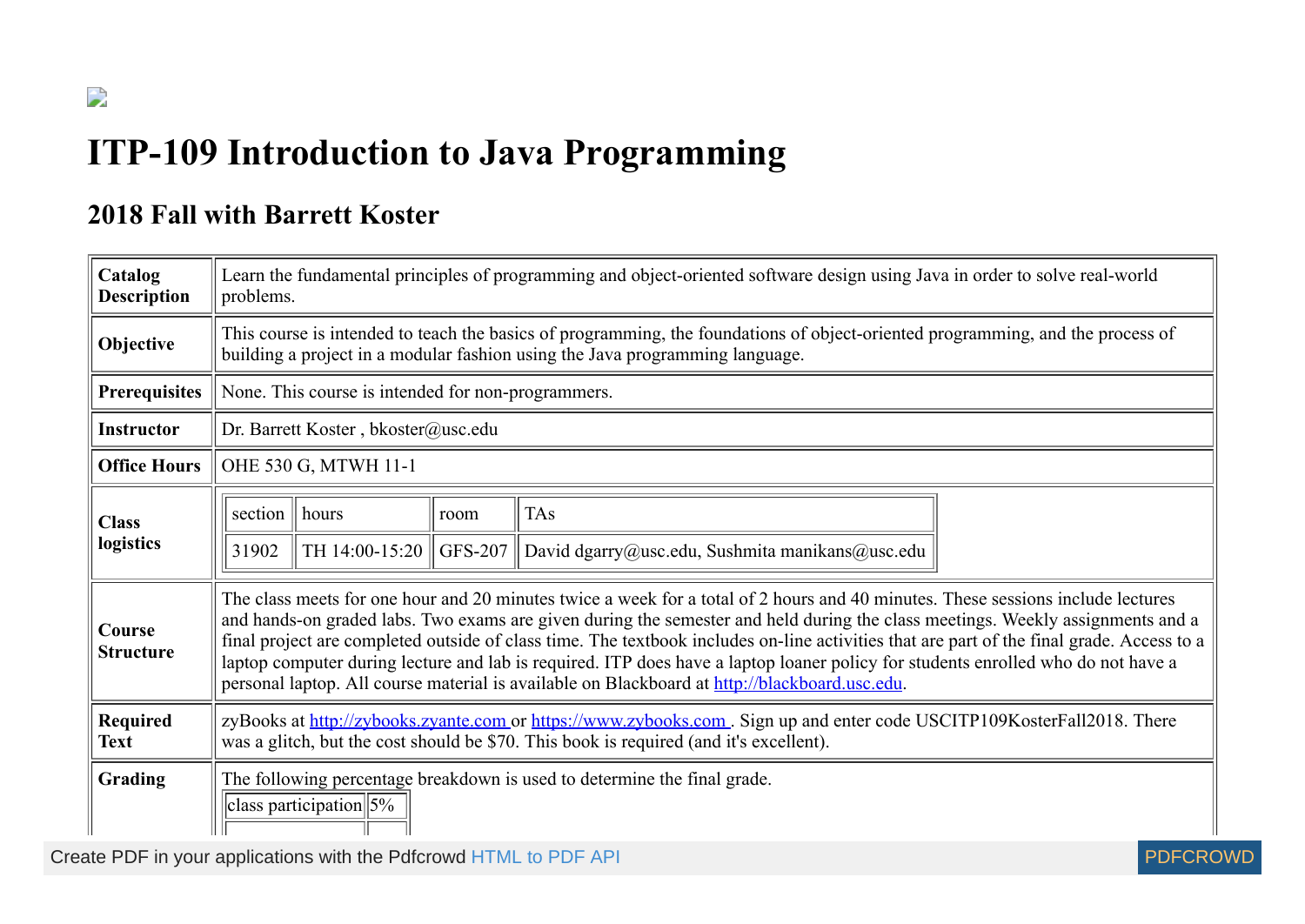|                 | 10%<br>$\ $ labs                                                                                                                                                                                                                                                                                                                                                                                                                                                                                                                                                                                  |
|-----------------|---------------------------------------------------------------------------------------------------------------------------------------------------------------------------------------------------------------------------------------------------------------------------------------------------------------------------------------------------------------------------------------------------------------------------------------------------------------------------------------------------------------------------------------------------------------------------------------------------|
|                 | 10%<br>book activities                                                                                                                                                                                                                                                                                                                                                                                                                                                                                                                                                                            |
|                 | 35%<br>assignments                                                                                                                                                                                                                                                                                                                                                                                                                                                                                                                                                                                |
|                 | 15%<br>$\text{lexam} \#1$                                                                                                                                                                                                                                                                                                                                                                                                                                                                                                                                                                         |
|                 | 15%<br>$\left  \text{exam } \# 2 \right $                                                                                                                                                                                                                                                                                                                                                                                                                                                                                                                                                         |
|                 | 10%<br>final project                                                                                                                                                                                                                                                                                                                                                                                                                                                                                                                                                                              |
|                 | The assignments will be posted on Blackboard under the "Assignments" section. Each assignment will include instructions, a due<br>time and date, and a link for electronic submission. Assignments must be submitted using this link. All assignments will be<br>digitally submitted through Blackboard except where explicitly specified. Do not email homework to the lecturer or lab assistant.                                                                                                                                                                                                |
|                 | It is your responsibility to submit assignments on or before the due date and time. Penalties for lateness are:                                                                                                                                                                                                                                                                                                                                                                                                                                                                                   |
|                 | lateness<br>penalty                                                                                                                                                                                                                                                                                                                                                                                                                                                                                                                                                                               |
| <b>Homework</b> | $ 0 - 24$ hours<br>$-15%$                                                                                                                                                                                                                                                                                                                                                                                                                                                                                                                                                                         |
|                 | $24 - 48$ hours<br>$-30\%$                                                                                                                                                                                                                                                                                                                                                                                                                                                                                                                                                                        |
|                 | $-50\%$<br>48 - 72 hours                                                                                                                                                                                                                                                                                                                                                                                                                                                                                                                                                                          |
|                 | more than 3 days $\parallel$ -100%                                                                                                                                                                                                                                                                                                                                                                                                                                                                                                                                                                |
|                 | Each student will be allowed ONE 24 hour late assignment for 'free', which may not be used on final project, and you must indicate<br>that you are using your free late in the comments when you submit the assignment.                                                                                                                                                                                                                                                                                                                                                                           |
|                 | If our system loses your assignment, we'll ask you for it again, so keep copies. ITP is not responsible for any work lost.                                                                                                                                                                                                                                                                                                                                                                                                                                                                        |
|                 | Make-up exams and forgiveness of late-penalties will be given only for documented medical or family emergencies.                                                                                                                                                                                                                                                                                                                                                                                                                                                                                  |
| <b>Policies</b> | Attendance will be taken during each class. Any student missing class should post a note on Piazza, including date missing class,<br>reason for missing class, and class section. I will typically excuse you for university events that conflict with class (and<br>emergencies). I expect professional attitude here. I'm not running a jail, but people who don't show up for class don't tend to pass.<br>Note: falsifying the attendance record is far worse offense than blowing off a class or two. Do not game the attendance system or<br>come to class just to check in and then leave. |
|                 | ITP offers open lab use for all students enrolled in ITP classes. In addition, ITP has a laptop loaner program for students who may<br>need temporary use of a laptop in order to complete an assignment.                                                                                                                                                                                                                                                                                                                                                                                         |
|                 | ITP reserves the right to record classroom spaces and to use recorded material if necessary for academic integrity cases.                                                                                                                                                                                                                                                                                                                                                                                                                                                                         |

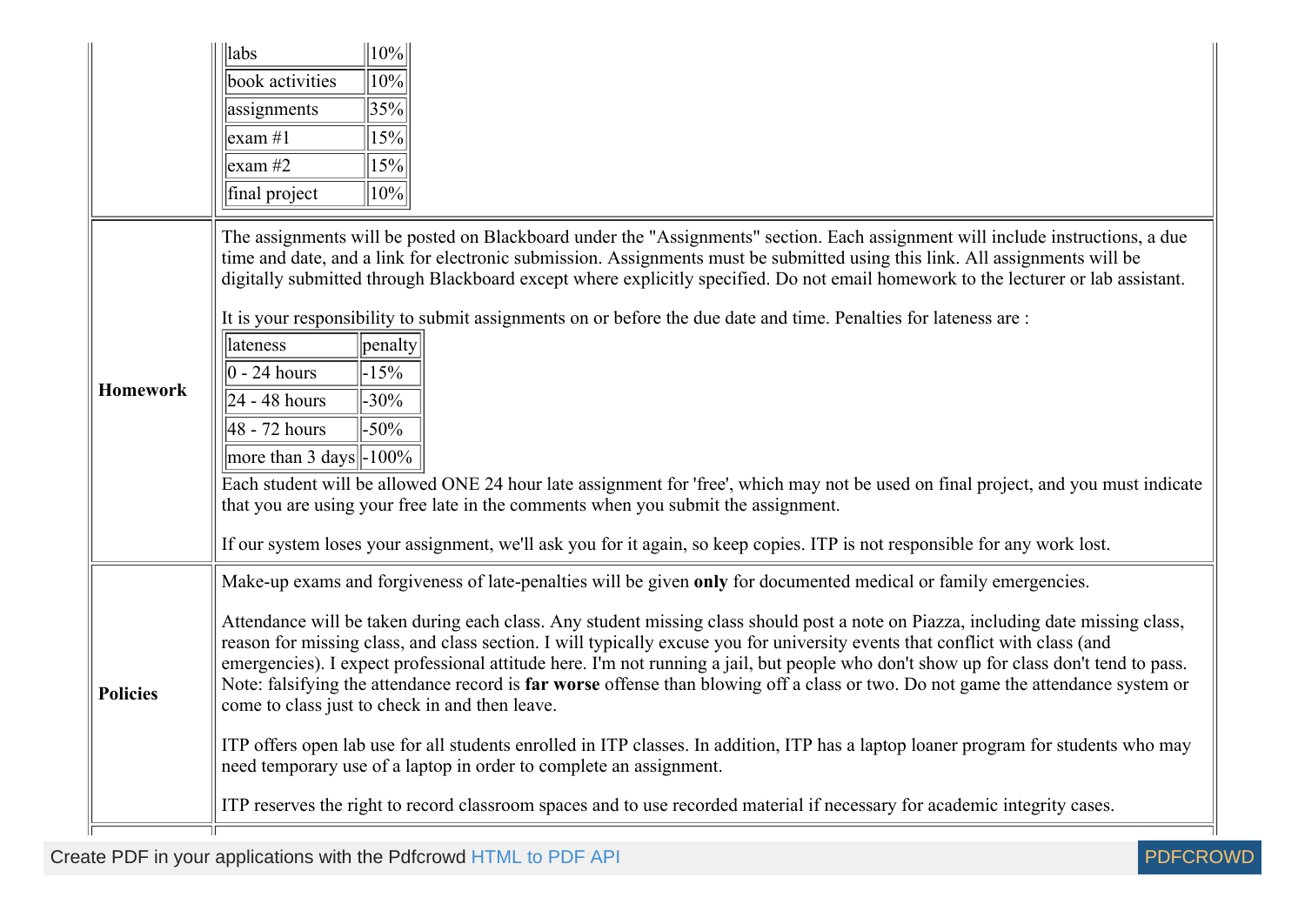| adding the<br>course after<br>a week | Per university policy, students are allowed to add the course until the end of week 3. However, this course is cumulative, so any<br>student adding this course after week 1 should email the instructor immediately to make a plan for learning missed material and<br>completion of assignments (which are required).                                                                                                                                                                                                                                                                                                                                                                                       |
|--------------------------------------|---------------------------------------------------------------------------------------------------------------------------------------------------------------------------------------------------------------------------------------------------------------------------------------------------------------------------------------------------------------------------------------------------------------------------------------------------------------------------------------------------------------------------------------------------------------------------------------------------------------------------------------------------------------------------------------------------------------|
|                                      | USC seeks to maintain an optimal learning environment. General principles of academic honesty include the concept of respect for<br>the intellectual property of others, the expectation that individual work will be submitted unless otherwise allowed by an instructor,<br>and the obligations both to protect one's own academic work from misuse by others as well as to avoid using another's work as<br>one's own. All students are expected to understand and abide by these principles.                                                                                                                                                                                                              |
|                                      | Plagiarism -- presenting someone else's ideas as your own, either verbatim or recast in your own words -- is a serious academic<br>offense with serious consequences. Please familiarize yourself with the discussion of plagiarism in SCampus in Part B, Section 11,<br>"Behavior Violating University Standards" https://policy.usc.edu/scampus-part-b/. Other forms of academic dishonesty are equally<br>unacceptable. See additional information in SCampus and university policies on scientific misconduct,<br>http://policy.usc.edu/scientific-misconduct.                                                                                                                                            |
| <b>Academic</b>                      | Academic integrity tutorials can be found at https://libraries.usc.edu/research/reference-tutorials                                                                                                                                                                                                                                                                                                                                                                                                                                                                                                                                                                                                           |
| <b>Integrity</b>                     | Assignments and projects in introductory computer programming course are different from those in some other types of courses.<br>Students may NOT collaborate, work together, share code, or in any way exchange solutions for assignments and projects. All<br>assignments are analyzed by software that looks for similarity. Any sharing of ideas or code will be considered a violation of<br>academic integrity (cheating); an SJACS report will be filed with the recommended penalty of an F in the course. Do not share your<br>code with anyone else in this or a future section of the course, as allowing someone else to copy your code carries the same penalty<br>as copying the code yourself. |
|                                      | If the instructor, a grader, or a lab assistant suspects you of academic dishonesty, it has to be reported to SJACS. Do not share lab<br>assignments with another student. Do not submit another student's work as your own. Do not look at other students' papers during<br>exams. Do not leave the room during an exam without permission. Do not cheat! As Trojans, we are faithful, scholarly, skillful,<br>courageous, and ambitious.                                                                                                                                                                                                                                                                    |
| <b>Disability</b>                    | The Office of Disability Services and Programs, information at http://dsp.usc.edu provides certification for students with<br>disabilities and helps arrange the relevant accommodations. Any student requesting academic accommodations based on a<br>disability is required to register with Disability Services and Programs (DSP) each semester. A letter of verification for approved<br>accommodations can be obtained from DSP.                                                                                                                                                                                                                                                                        |
| <b>Services</b>                      | Please be sure the letter is delivered to your course instructor as early in the semester as possible. If you need accommodations for<br>an exam, the form needs to be given to the instructor at least two weeks before the exam, but preferably at the beginning the<br>semester.                                                                                                                                                                                                                                                                                                                                                                                                                           |
|                                      |                                                                                                                                                                                                                                                                                                                                                                                                                                                                                                                                                                                                                                                                                                               |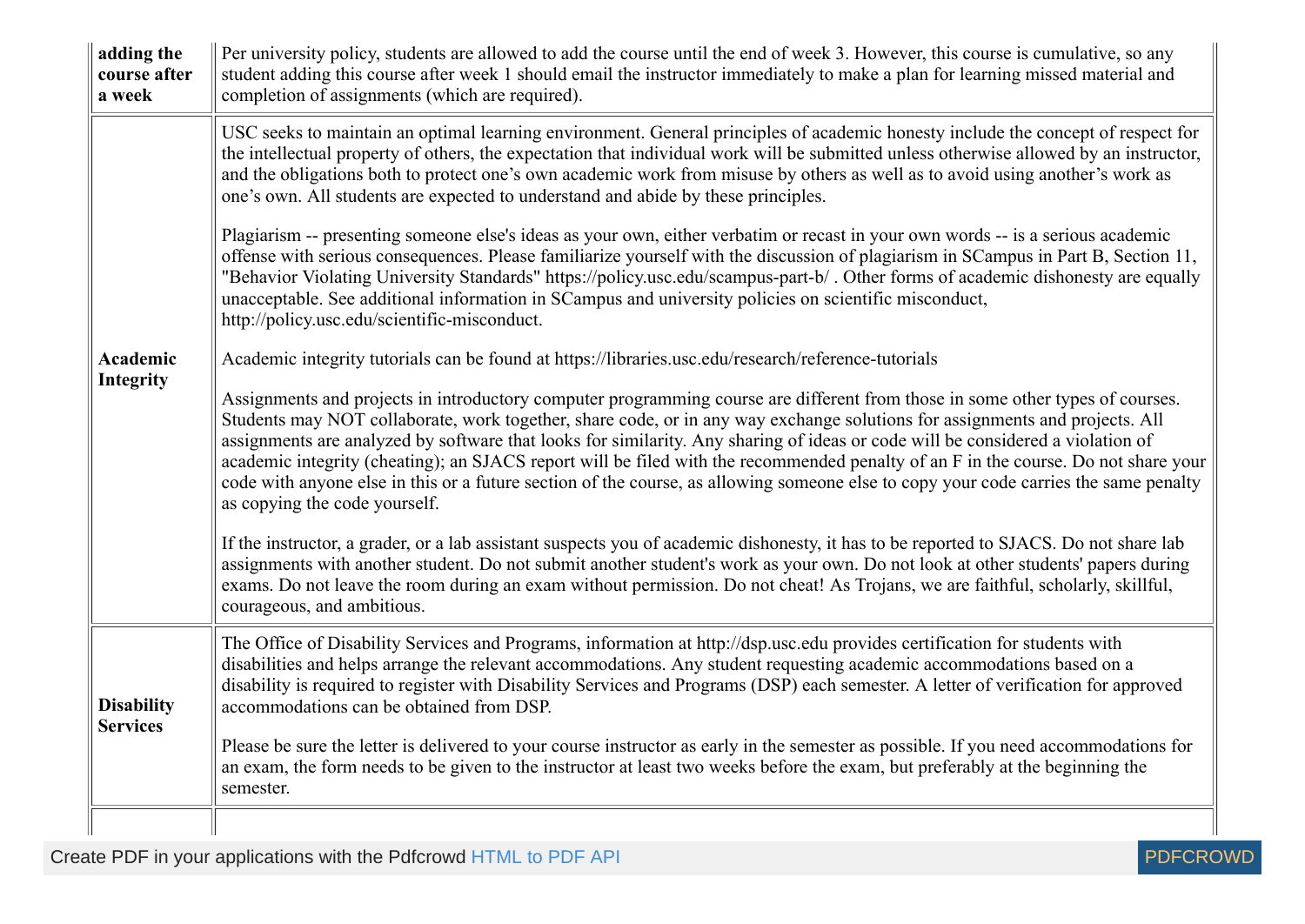| <b>Emergency</b><br><b>Preparedness</b> | If an officially declared emergency makes travel to campus infeasible, USC Emergency Information, information at<br>http://emergency.usc.edu/, will provide safety and other updates, including ways in which instruction will be continued by means of<br>blackboard, teleconferencing, and other technology. |
|-----------------------------------------|----------------------------------------------------------------------------------------------------------------------------------------------------------------------------------------------------------------------------------------------------------------------------------------------------------------|
|                                         | Discrimination, sexual assault, and harassment are not tolerated by the university.                                                                                                                                                                                                                            |
|                                         | Student Counseling Services (SCS) - (213) 740-7711 -- 24/7 on call Free and confidential mental health treatment for students,<br>including short-term psychotherapy, group counseling, stress fitness workshops, and crisis intervention.<br>https://engemannshc.usc.edu/counseling/                          |
|                                         | National Suicide Prevention Lifeline - 1-800-273-8255 Provides free and confidential emotional support to people in suicidal crisis<br>or emotional distress 24 hours a day, 7 days a week. http://www.suicidepreventionlifeline.org                                                                           |
|                                         | Relationship and Sexual Violence Prevention Services (RSVP) - (213) 740-4900 - 24/7 on call Free and confidential therapy<br>services, workshops, and training for situations related to gender-based harm. https://engemannshc.usc.edu/rsvp/                                                                  |
|                                         | Sexual Assault Resource Center For more information about how to get help or help a survivor, rights, reporting options, and<br>additional resources, visit the website: http://sarc.usc.edu/                                                                                                                  |
| <b>Support</b><br><b>Systems</b>        | Office of Equity and Diversity (OED)/Title IX Compliance -- (213) 740-5086 Works with faculty, staff, visitors, applicants, and<br>students around issues of protected class. https://equity.usc.edu/                                                                                                          |
|                                         | Bias Assessment Response and Support Incidents of bias, hate crimes and microaggressions need to be reported allowing for<br>appropriate investigation and response. https://studentaffairs.usc.edu/biasassessment-response-support/                                                                           |
|                                         | Student Support and Advocacy -- (213) 821-4710 Assists students and families in resolving complex issues adversely affecting<br>their success as a student EX: personal, financial, and academic. https://studentaffairs.usc.edu/ssa/                                                                          |
|                                         | Diversity at USC Information on events, programs and training, the Diversity Task Force (including representatives for each<br>school), chronology, participation, and various resources for students. https://diversity.usc.edu/                                                                              |
|                                         | USC Emergency Information Provides safety and other updates, including ways in which instruction will be continued if an<br>officially declared emergency makes travel to campus infeasible, http://emergency.usc.edu                                                                                          |
|                                         | USC Department of Public Safety -- 213-740-4321 (UPC) and 323-442-1000 (HSC) for 24-hour emergency assistance or to report<br>a crime. Provides overall safety to USC community. http://dps.usc.edu.                                                                                                           |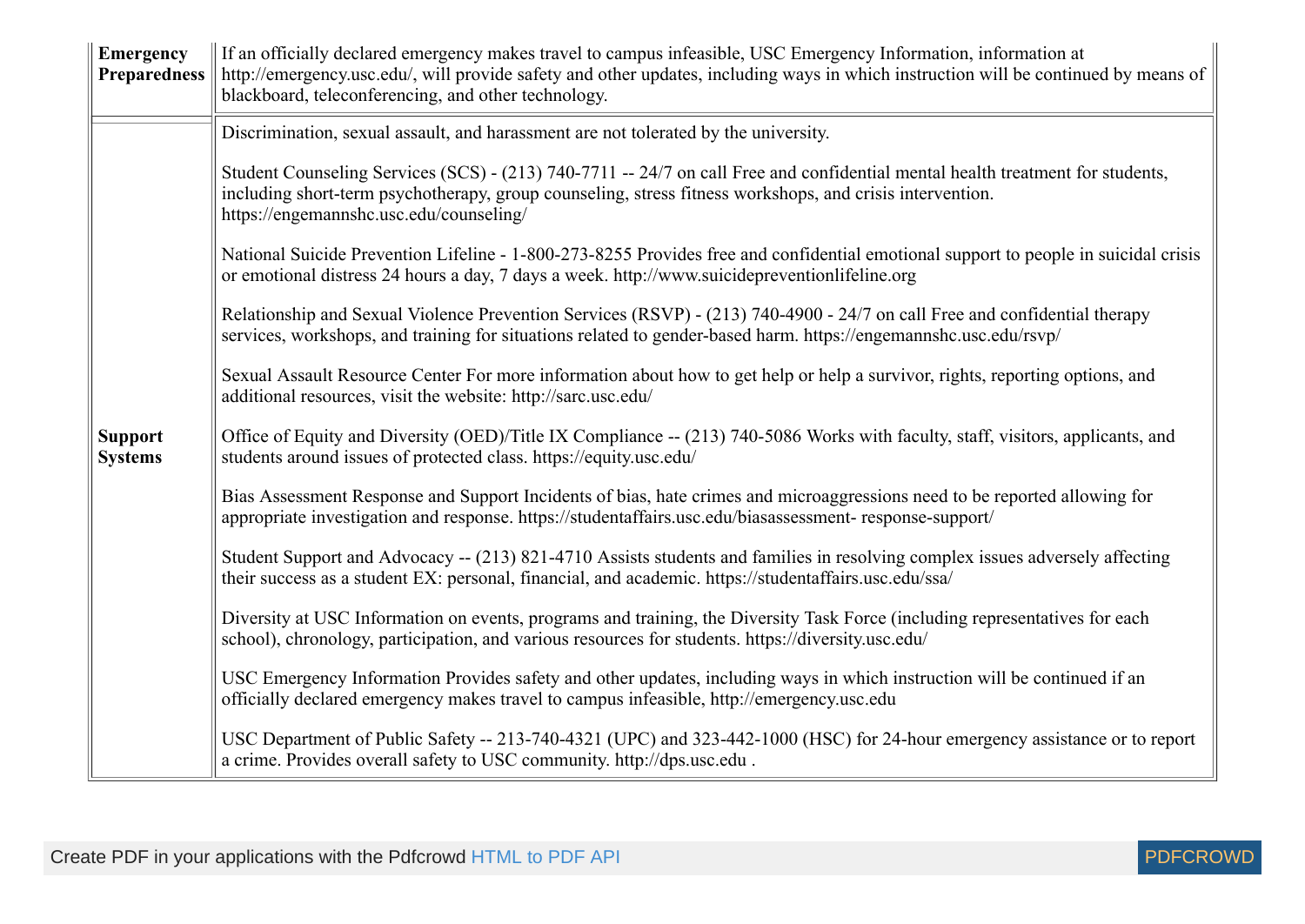## **schedule (subject to change)**

|                 | week  Tuesday  agenda |                                                                                                                         | Thursday agenda  |                                                                      |
|-----------------|-----------------------|-------------------------------------------------------------------------------------------------------------------------|------------------|----------------------------------------------------------------------|
|                 | $\text{Aug } 21$      | course overview. ch1 (zyBooks) introduction to computers, problem solving,<br>and programming. HW00: tool installation. | Aug 23           | 1st program in BlueJ to make Java object.<br>HW01: Bio.              |
| 2               |                       | $\text{Aug } 28$ $\text{Ch2}$ variables. Scanner - input                                                                | Aug $30$         | ch3 Primitive data types. preview Classes.<br>HW02: Bill.            |
| $\vert 3 \vert$ | $ $ Sep 4             | ch4 classes.                                                                                                            | $ $ Sep 6        | ch5 Strings, Random numbers. HW03:<br>Medical Record.                |
| 14              | $ $ Sep 11            | ch6 Branching.                                                                                                          | $\text{Sep } 13$ | ch6 more branching. HW04: Lotto (was<br>soda machine).               |
| $\vert$ 5       | $ $ Sep 18            | ch7 While Loops.                                                                                                        | $\vert$ Sep 20   | ch 7 more while loops. HW05: Mortgage<br>(was PlaneTickets).         |
| $\vert 6 \vert$ | $\vert$ Sep 25        | ch8 For Loops.                                                                                                          | $\vert$ Sep 27   | ch8 more for loops. ch9 more on classes?                             |
|                 | $\cot 2$              | review                                                                                                                  | $\cot 4$         | $\left  \text{exam } 1 \right $                                      |
| 8               | Oct 9                 | ch10 ArrayLists.                                                                                                        | Oct 11           | ch10 more ArrayLists. HW06: Quizzle (or<br>Marriage game?).          |
| $ 9\rangle$     | Oct 16                | $\ $ ch11 Arrays                                                                                                        | Oct 18           | ch11 more Arrays. HW07: PancakeNumber<br>(was Array Game).           |
| $ 10\rangle$    | $\cot 23$             | ch12 Inheritance.                                                                                                       | $\vert$ Oct 25   | ch12 more inheritance. HW08: Knapsack<br>(was Party) (or DandDGame?) |
| 11              | $\vert$ Oct 30        | Ch <sub>13</sub> Polymorphism                                                                                           | Nov $1$          | ch13 more polymorphism.                                              |
| 12              | Nov $6$               | review                                                                                                                  | Nov $8$          | $\alpha$ exam 2                                                      |
| 13              | Nov $13$              | $\left\Vert \text{ch} \right\Vert$ GUI events.                                                                          | Nov $15$         | ch15 GUI drawing.                                                    |
| 14              |                       | Nov 20   animation . Project: Mancala (new).                                                                            | Nov $22$         | ThanksGiving, no class                                               |
| 15              |                       | Nov 27 2D arrays                                                                                                        | Nov 29           | simulation                                                           |
| final           | $\vert$ Dec 5         | due at noon, topic: Mancala (was PetZoo)                                                                                |                  |                                                                      |